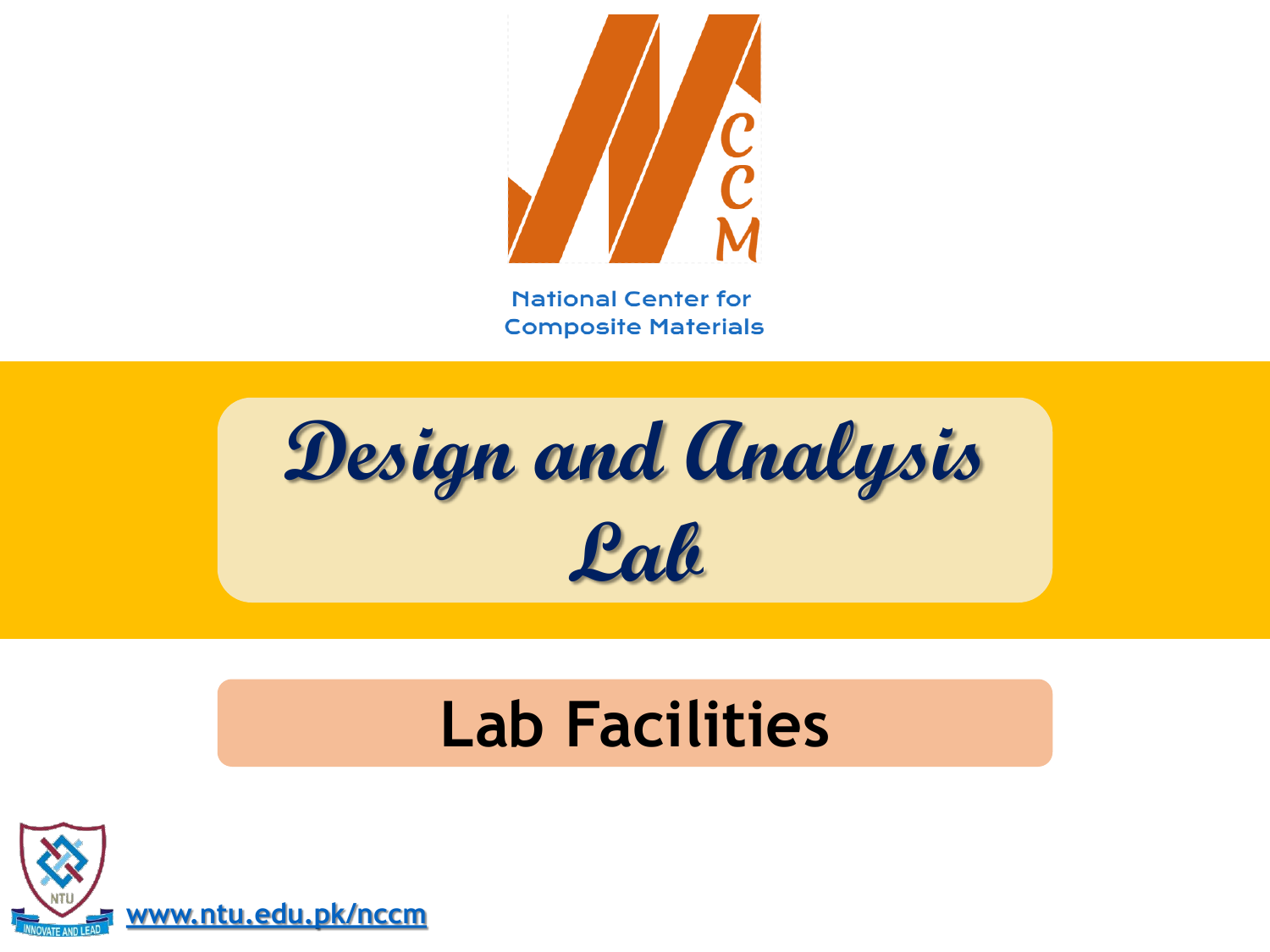

### **Design and Analysis Lab**

The main objective of this lab is to facilitate the composite industry either by designing (prototype) or recommending solution to their problems by numerical simulation. The lab facilities include:

High Performance Computing

Design and Simulation software

- COMSOL Multiphysics v 5.3
- Ansys 19.1
- Wisetex
- **LsDyna**

Optical microscope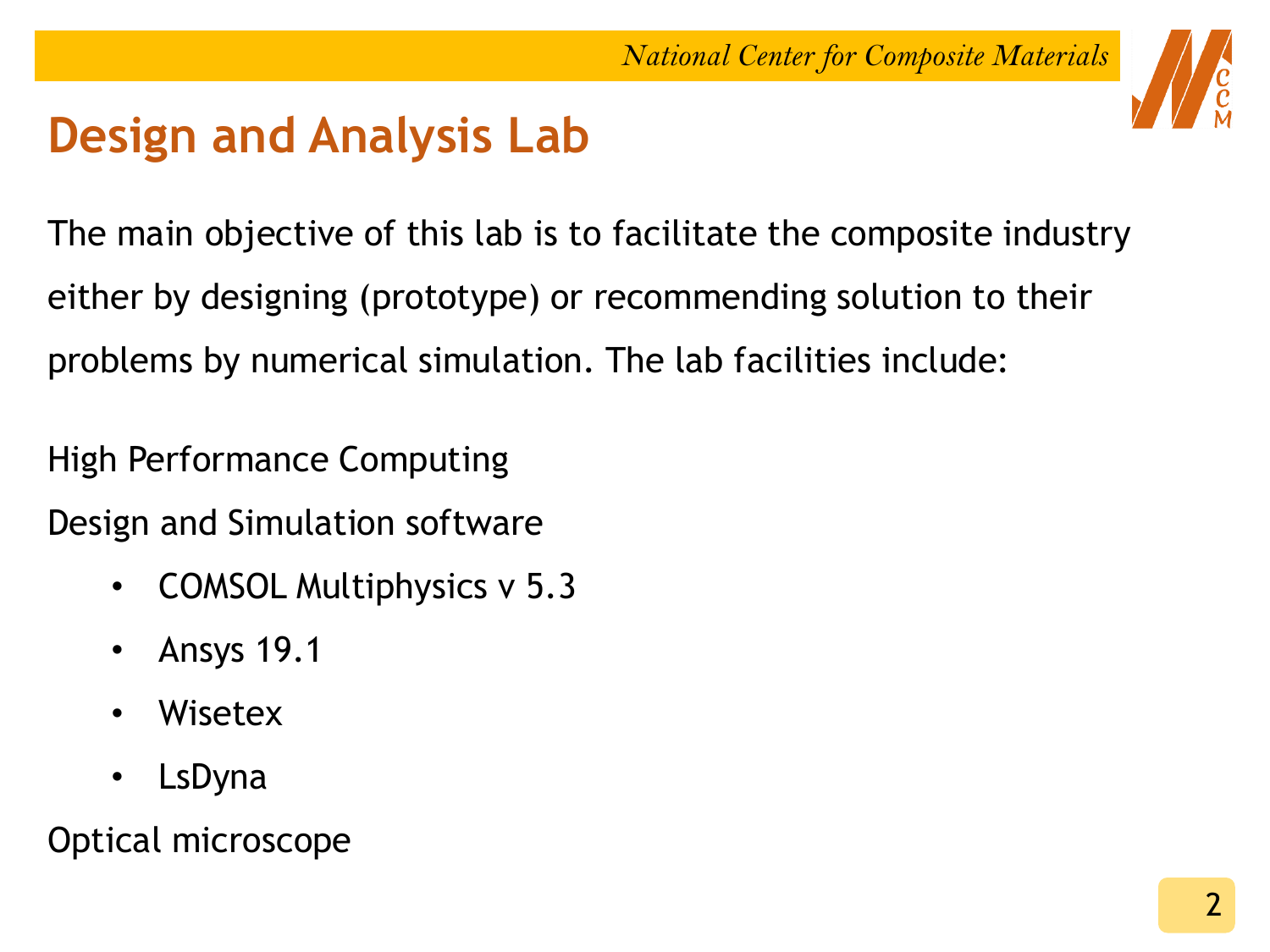

## **High Performance Computing**

**Z840, hp**

Work Station

512 GB RAM

**Power edge T620, Dell**

Work Station with UPS

3 *Thermal Characterisation Lab*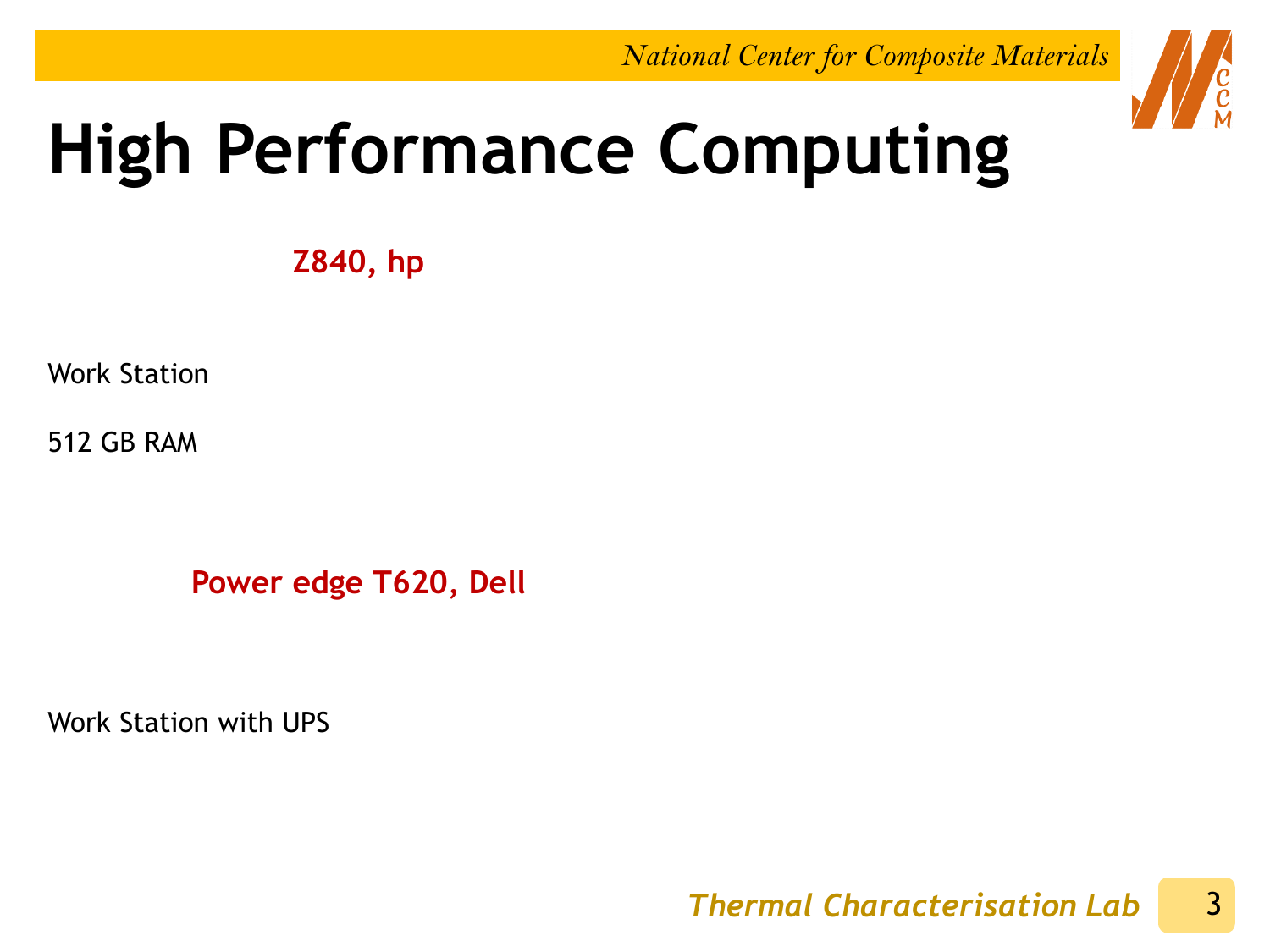## **COMSOL Multiphysics**

### **FEA software, V 5.3**

A general-purpose platform software for modeling engineering applications. It has also the capacity to solve the complex Multiphysics problems. The modules available for modelling are:

- Structural mechanics
- Fluid flow
- Heat transfer
- Acoustics
- Chemical specie transport
- **Mathematics**

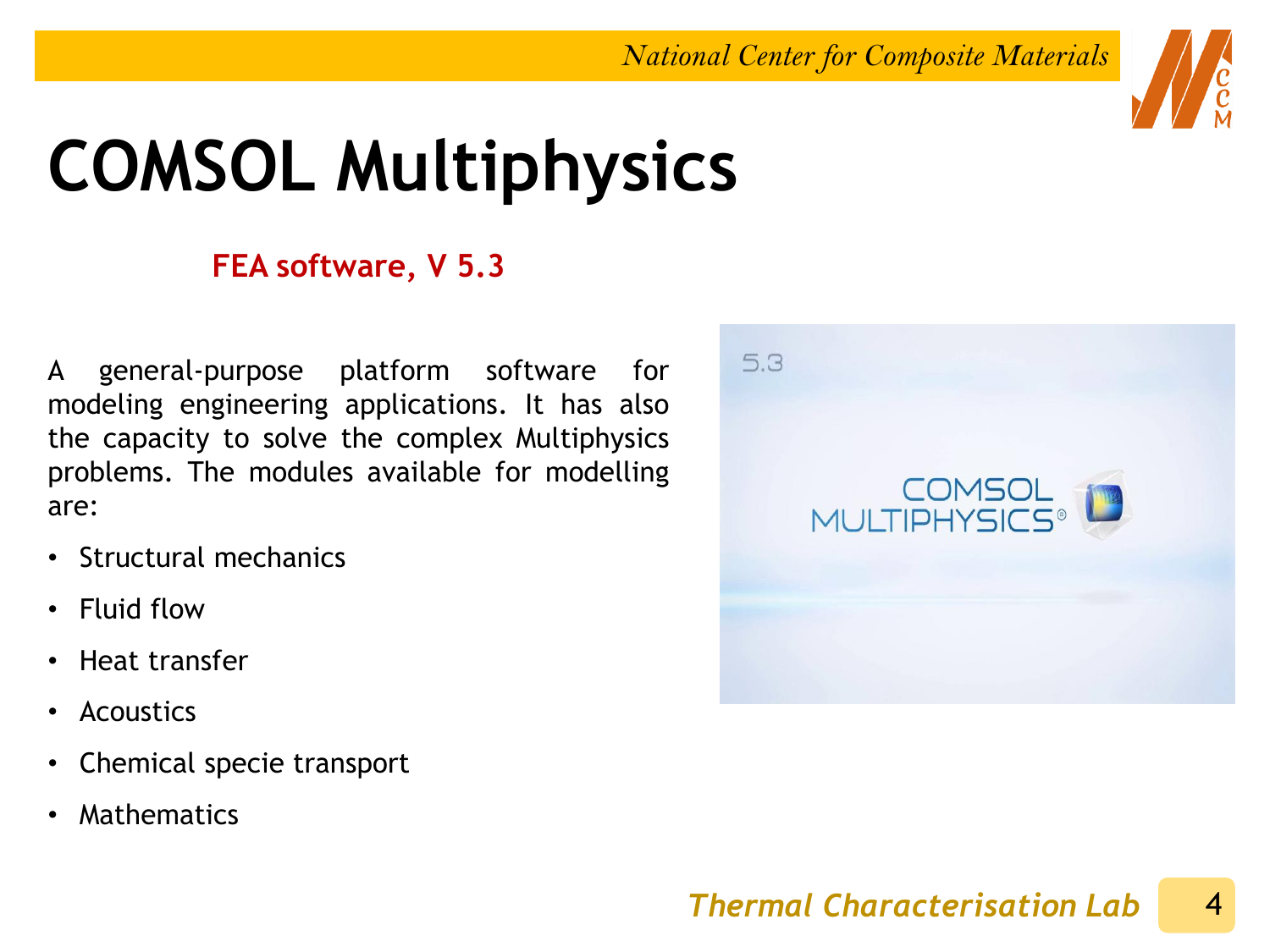## **Ansys**

### **FEA software, V 19.1**

Ansys software is used to design products, as well as to create simulations that test a product's

- Durability
- Temperature distribution
- Fluid movements

The software creates simulated computer models of structures or machine components to simulate its performance properties. It also helps to determine how a product will function with different specifications, without building test products or conducting crash tests.

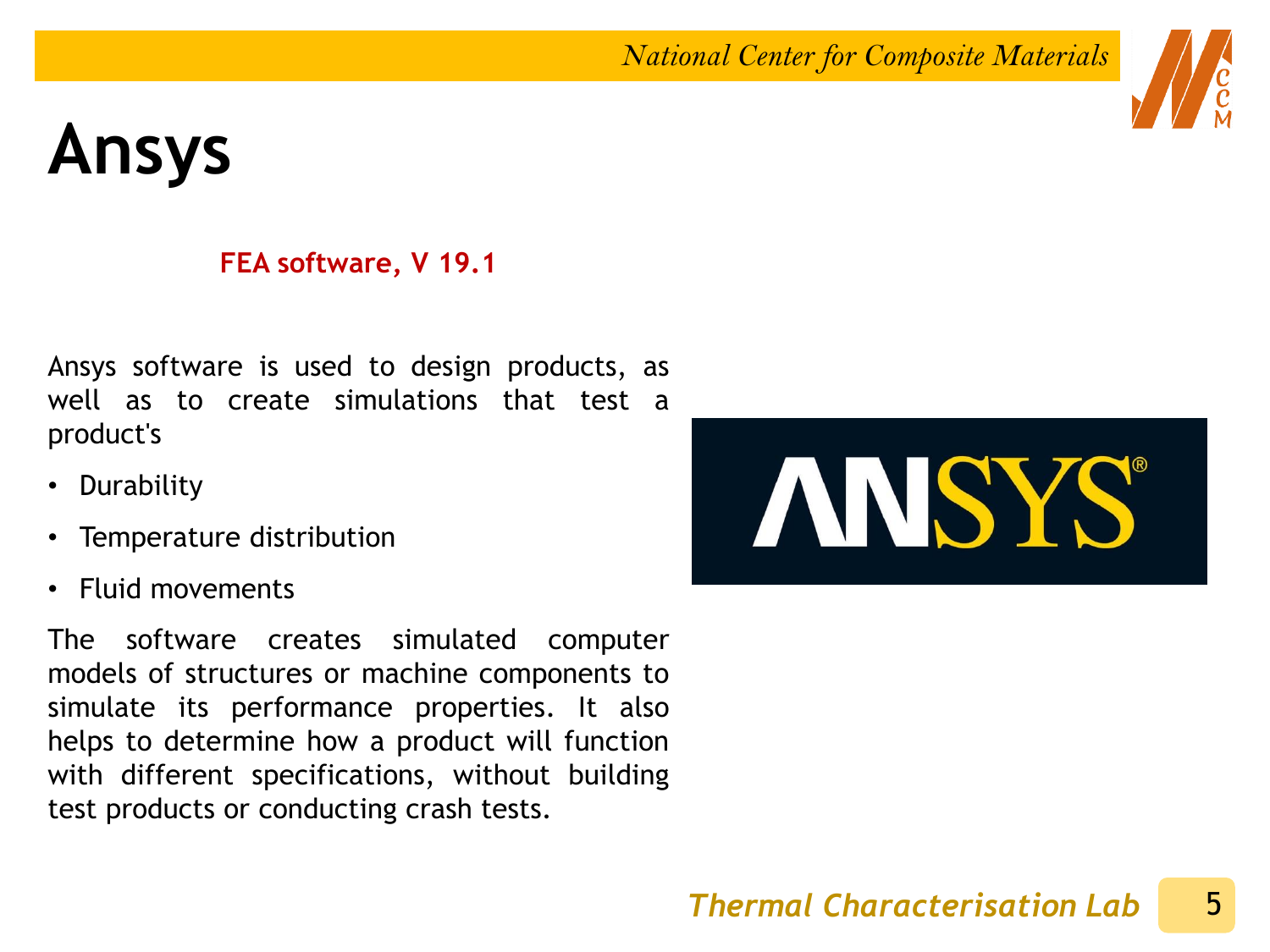## **Wisetex**

#### **THE INTEGRATED TOOL FOR MODELLING TEXTILES AND TEXTILE COMPOSITES**

- Internal geometry of dry and impregnated textiles
- modelling of the internal structure and deformability of textiles
- Virtual Reality visualization of the textile geometry
- Resistance of textiles to tension, shear and compaction
- Permeability of textiles
- Stiffness of textile composites



#### 6 *Thermal Characterisation Lab*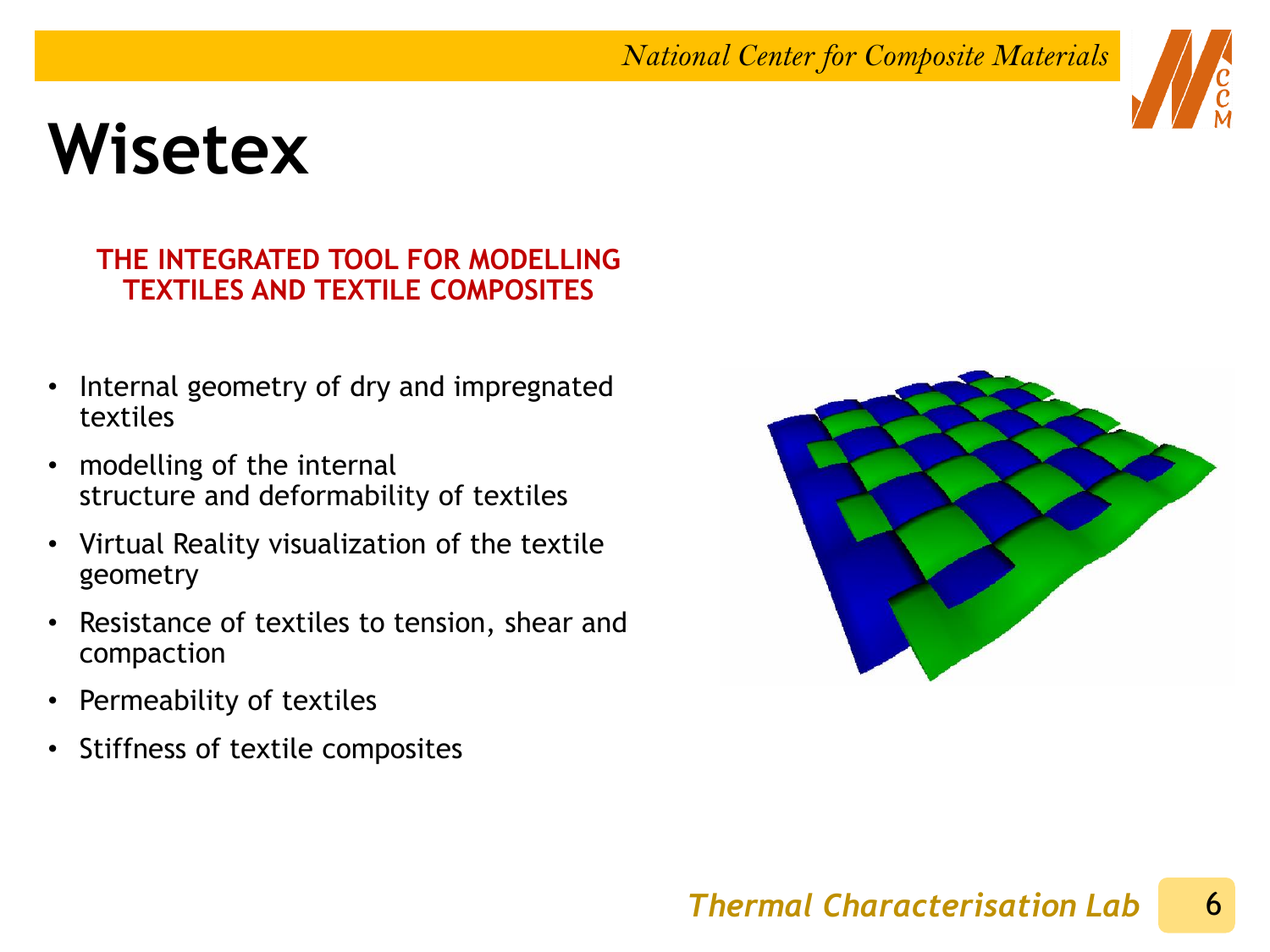# **LsDyna**

General-purpose finite element program capable of simulating complex real world problems. It is preferred for dynamic indentation and Impact Analysis. LS-DYNA handles transient dynamic problems. Example applications that are considered transient and dynamic include,

- Crash
- **Ballistics**
- Stamping
- Highly nonlinear quasi-static events